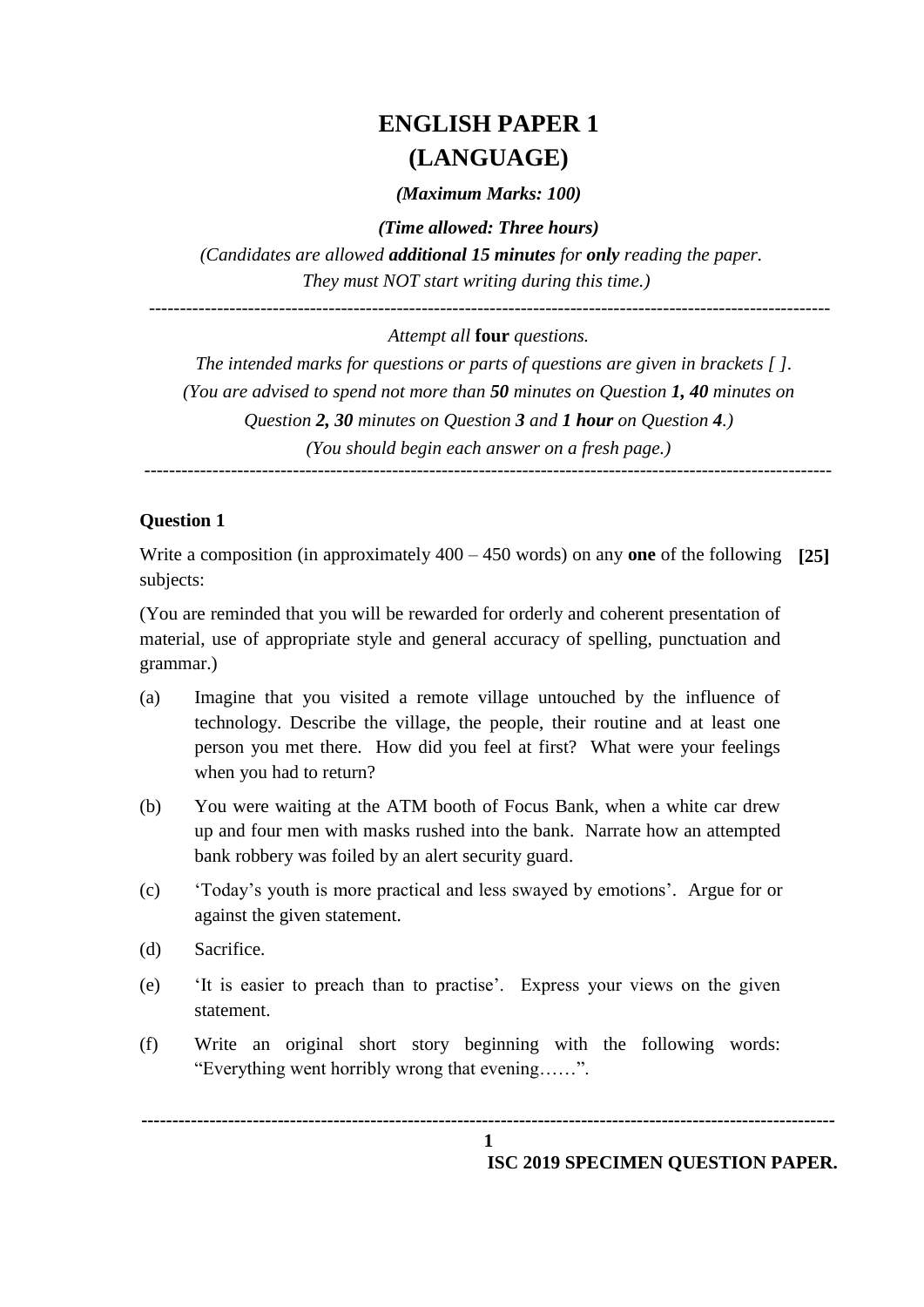#### **Question 2**

(a) As a reporter you have visited a number of hospitals in your city. Write a **[20]** newspaper report in not more than 300 words, entitled "City Hospitals", based on the following points:

Buildings and infrastructure – maintenance of the hospitals – quality of services – Doctors – nursing staff – waiting period for treatment – emergency facilities – other facilities available – medical equipment – overall opinion.

(b) As a member of the student Council of your school, you have been given the **[10]** responsibility of setting up a science club. Write a proposal in not more than 150 words, stating the steps you would take to successfully establish this particular club.

#### **Question 3**

Answer sections **(a), (b)** and **(c).**

(a) In each of the following items, sentence **A** is complete, while sentence **B** is not. Complete sentence **B**, making it as similar as possible to sentence **A**. Write sentence **B** in each case. **[10]**

Example:

- (0) (A) He always obeys his teachers.
	- (B) His teachers………………………

Answer: (0) His teachers are always obeyed by him.

**---------------------------------------------------------------------------------------------------------------- 2** (1) (A) Not only did he buy a desktop but also a laptop. (B) Besides……………………………… (2) (A) The heavy showers of rain revived the plants. (B) The plants…………………………… (3) (A) The men were forced to work although the light was poor. (B) In spite of ……………………………. (4) (A) No sooner did we see a flash of light in the sky than we heard a loud explosion near us. (B) As soon as…………………………… (5) (A) As she has not brought a pen, she is writing with a pencil. (B) Not…………………………………… (6) (A) Mumbai is the most vibrant city in India. (B) No .………………………………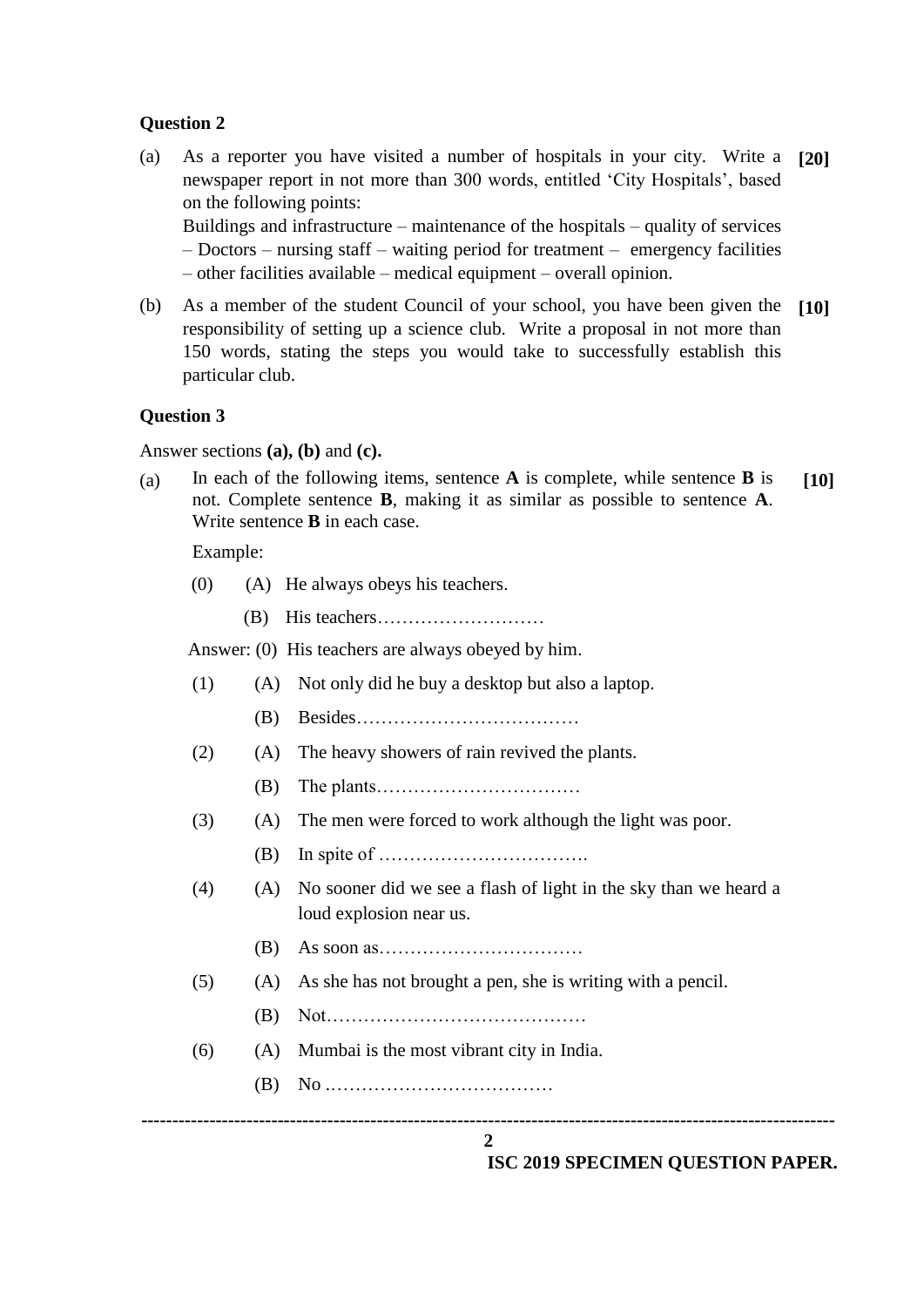| (7) | Their dog is too friendly to be an effective guard dog. |  |  |
|-----|---------------------------------------------------------|--|--|
|     |                                                         |  |  |

- (B) Their dog is so……………………….
- (8) (A) Sameer said, "Ramesh, can you help me with my homework?"
	- (B) Sameer…..…………………………
- (9) (A) All nooks and corners were checked.
	- (B) No nook or corner…………………..
- (10) (A) How long I shall stay is doubtful.
	- (B) The………………………………….

(b) Fill in each blank with a suitable word. (Do not write the sentence.) **[5]**

- 
- (1) If we set early, we can return before sunset.
- (2) He left the company for good and set his own business.
- (3) The teacher jumped \_\_\_\_\_\_\_\_\_ a conclusion and punished the child.
- (4) Ramesh jumped\_\_\_\_\_\_\_\_\_\_ my offer of a job.
- (5) I am a simple man and have no use \_\_\_\_\_\_\_\_\_\_much money.
- (6) My father lost the use \_\_\_\_\_\_\_\_\_\_\_\_ his right arm in an accident.
- (7) Rahul decided to carry \_\_\_\_\_\_\_\_\_\_\_ with tennis and give up volley ball.
- (8) Dinanath is a good worker and is always ready to carry \_\_\_\_\_\_\_\_ his master's orders.
- (9) Reena agreed me when I proposed a meeting.
- (10) The four sisters could not agree \_\_\_\_\_\_\_\_\_\_ themselves.
- (c) Fill in the blanks in the passage given below with the appropriate form of the verb given in brackets. Do not write the passage, but write the verbs in the correct order. **[5]**

The other day we  $\qquad \qquad \qquad (1)$ (discuss) the setting up of a Debating Club in our school. We  $\frac{1}{2}$  (2)(talk) about the club and how many students  $\frac{1}{2}$  $(3)(be)$  interested in it. Then we  $(4)(begin)$  to talk about the rules and regulations  $\_\_\_\_\_ (5)(\text{govern})$  the club. None of us could  $\_\_\_\_\_ (6)$ (agree) and we began \_\_\_\_\_\_(7)(argue). Finally, our English teacher  $\frac{1}{2}$  (8)(have) to be informed and she  $\frac{1}{2}$  (9)(come) and  $(10)$ (break) up the meeting.

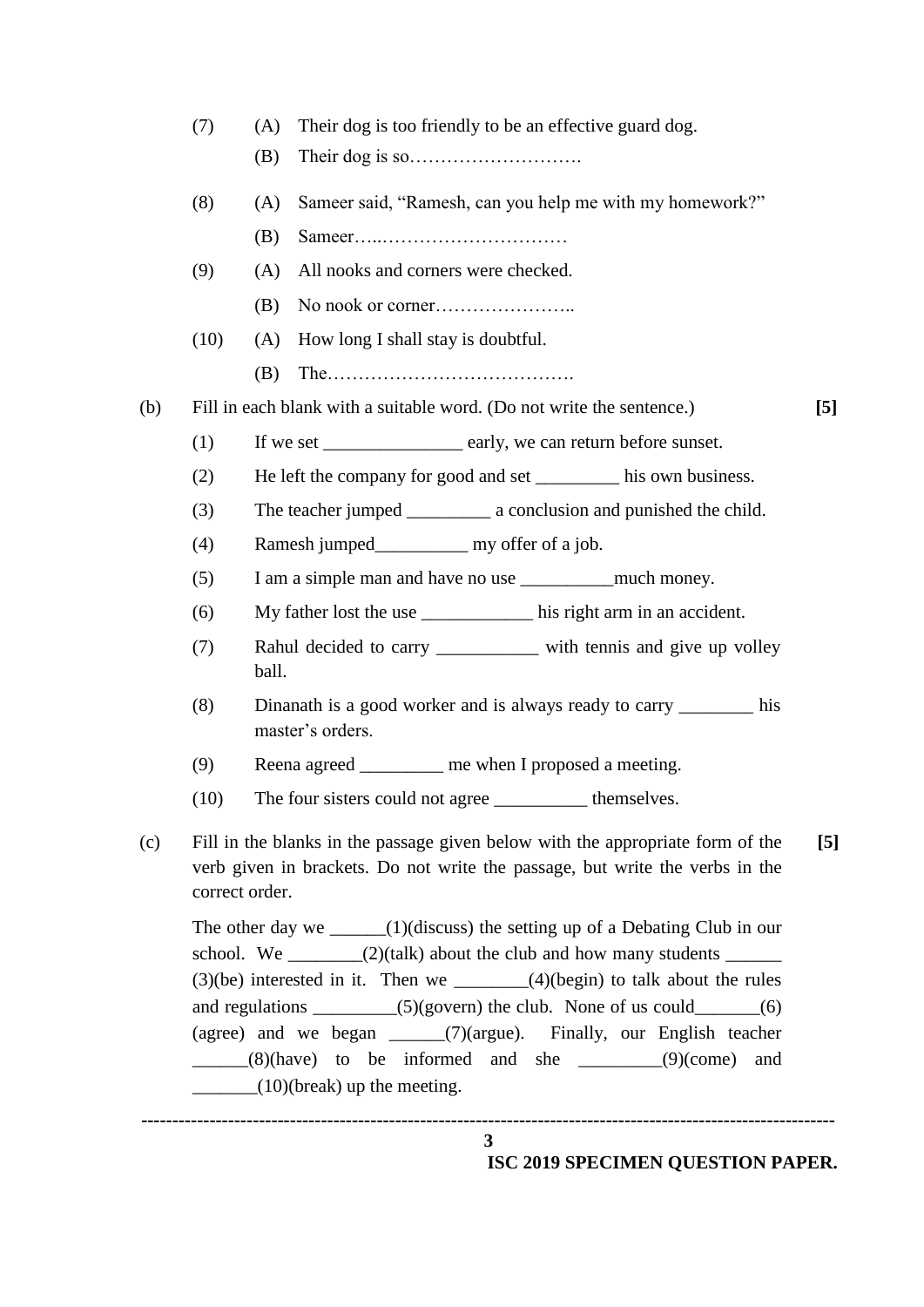#### **Question 4**

Read the passage given below and answer the questions (a), (b) and (c) that follow:

- (1) My father and I left the hall and made our way out to walk across to headquarters. There were street lights round the square, but underfoot the cobblestoned ground was dark and lumpy. My father tripped on the uneven surface and went down on one knee, trying not to fall entirely.
- (2) At exactly the same moment there was a loud bang and a sharp zinging sound and a scrunch of glass breaking. 5
- (3) I bent over my father and saw that his eyes were stretched wide and his mouth grim with pain.
- (4) "Run," he said. "Run for cover. For God"s sake, Ben! That was a gunshot!"
- (5) We were halfway across the square, easy immobile targets. He struggled to get to his **feet** and told me again to run: and for once I disobeyed him. 10
- (6) "Stay down," I told him.
- (7) "You don"t understand..." His voice was anguished.
- (8) "Are you bleeding?"
- (9) "What? I don"t think so. I twisted my ankle." 15
- (10) People ran out of the hotel, drawn by the bang that re-echoed around the **square**. There was confusion and people saying, "What happened, what happened?" and hands stretching down to my father to help him up. When he was well surrounded he finally took my arm. Putting his left foot down caused him much discomfort.
- (11) "That noise…" a woman said.
- (12) Heads nodded. "It sounded like... Was it... a gun?"
- (13) "But where? There"s no one here with a gun."
- (14) Everyone looked round, but it was far too late to see the rifle, let alone the person shooting. My father put his arm round my shoulders for support, and indicated that we should set off. 25
- (15) We walked in a procession to the headquarters and my father called the police.
- (16) I went to the open door, looking across the square to the hotel.
- **----------------------------------------------------------------------------------------------------------------** (17) I remembered the zing of the bullet. If the bullet had been aimed at my father, and if he"d stumbled at the exact **second** that the trigger was squeezed, and if the bullet had smashed some glass so that I heard the tinkle, then why was every pane of the window in the headquarters intact? 30

**4**

**ISC 2019 SPECIMEN QUESTION PAPER.** 

20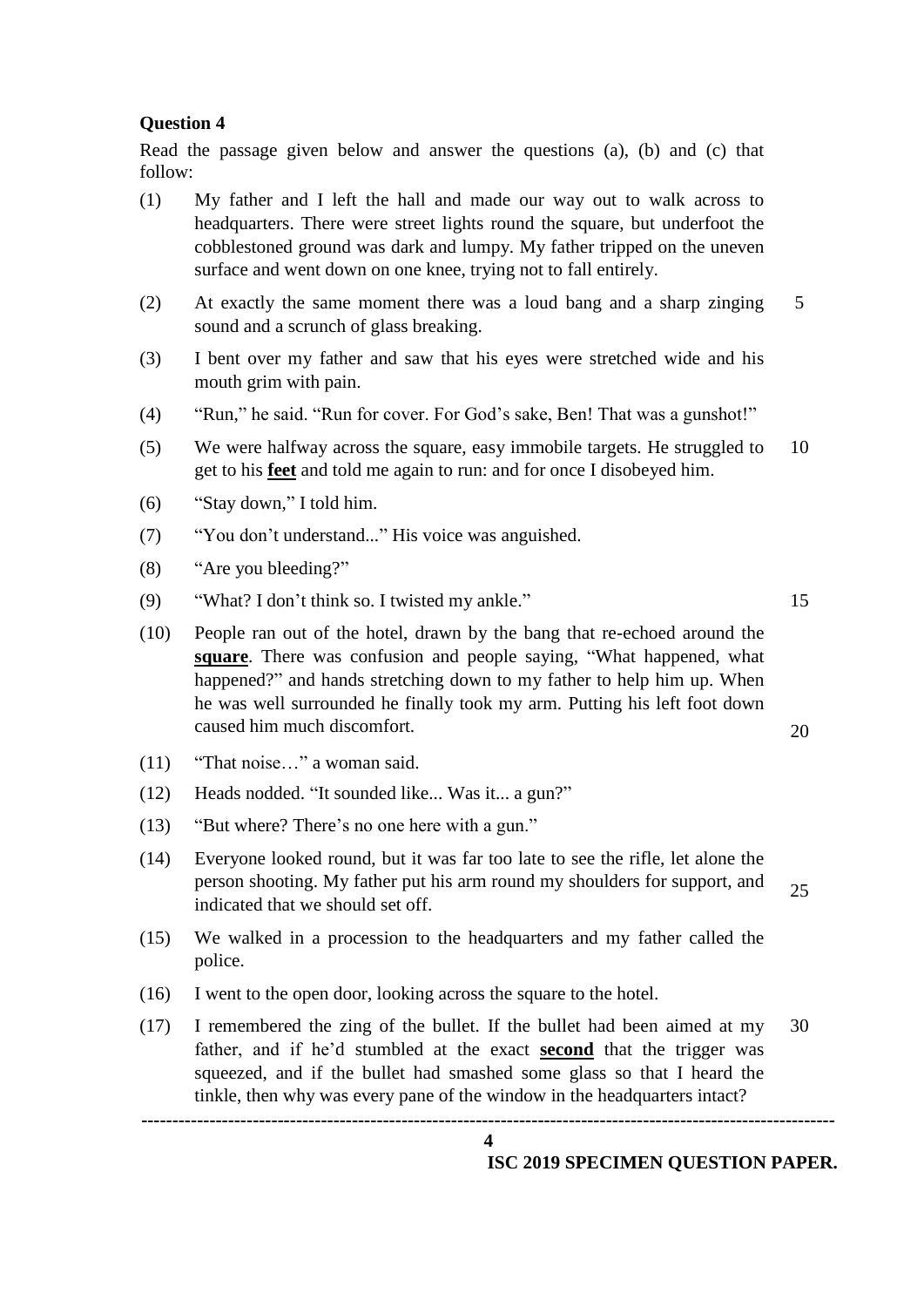**---------------------------------------------------------------------------------------------------------------- 5** (18) I told myself that the whole thing had been a coincidence and turned to go back inside, and saw for an instant a flash of light on broken glass down on the ground. 35 (19) It was a window of the shop next door that had been hit. (20) Zing. Ricochet. Smash. The straight line could have been deflected by the curve of a cobblestone. (21) The police arrived at headquarters, and it was nearly two o"clock when I finally closed and bolted the doors and switched off the lights. 40 (22) My father moved himself into one of the single beds in the bedroom. I lay on the second, not at all sleepy. (23) My father said, "Ben, why didn"t you run?" (24) I answered. "I didn"t want you to get shot." 45 (25) "So you stood in the way..." (26) After a while, I said, "I"d say it was a .22 rifle with a high-velocity bullet. Hitting you in the body, it quite likely won"t kill you. You need to hit the **head** or the neck to be lethal. All I did was shield your head." (27) There was a silence. Then he said, "I"d forgotten you could shoot." 50 (28) "I was in the school team. We were taught by one of the country"s best marksmen." I smiled in the dark. "You paid for it, you know." Adapted from *Penalty* by Dick Francis (a) (i) Given below are four words and phrases. Find the words which have a similar meaning in the passage: **[4]** (1) unmoving (2) full of severe pain and agony (3) complete, not damaged (4) protect (ii) For each of the words given below, write a sentence of at least ten words using the same word **unchanged in form, but with a different meaning** from that which it carries in the passage: **[4]** (1) feet *(line 11)* (2) square *(line 17)* (3) second *(line 31)* (4) head *(line 49)*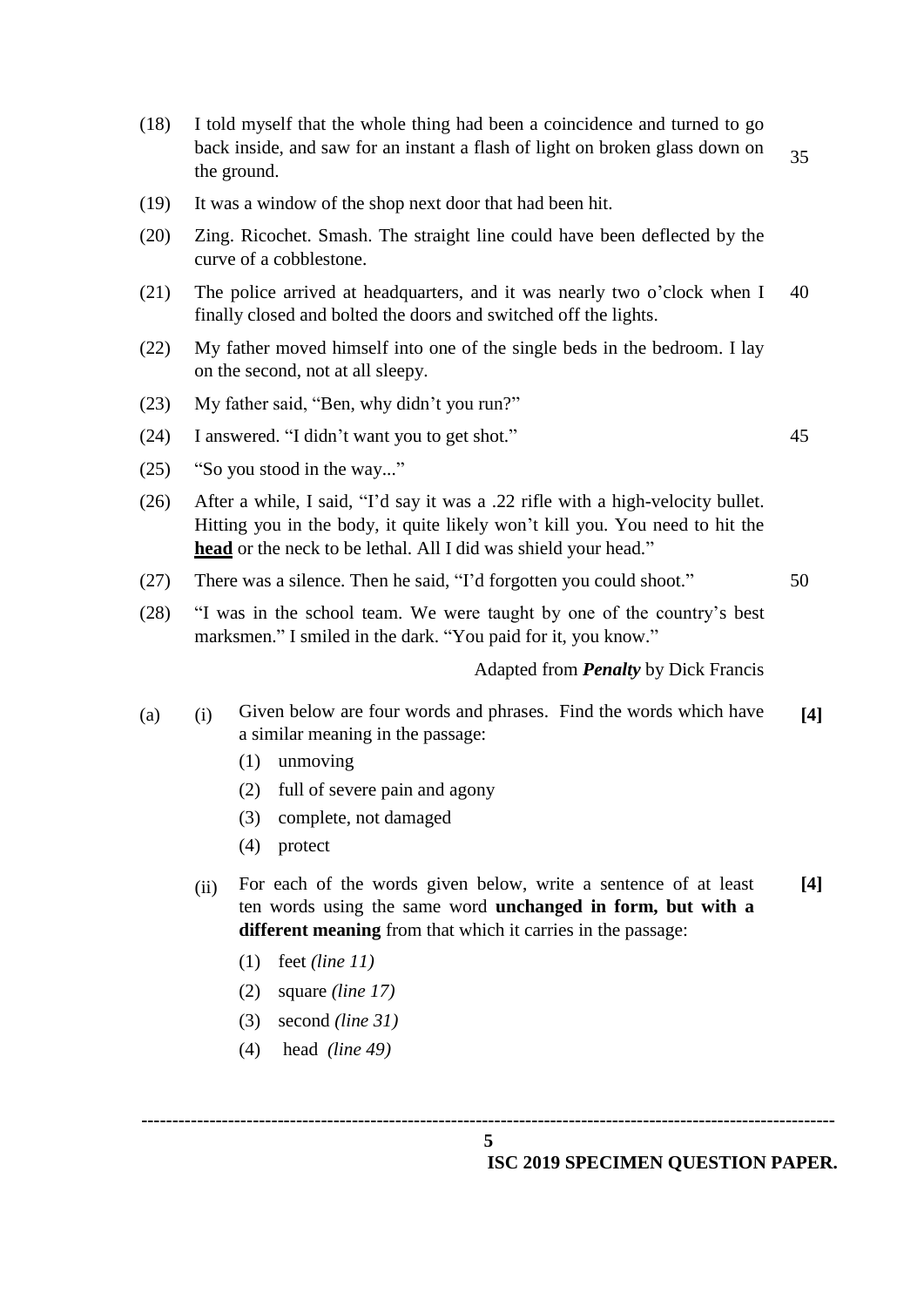(b) Answer the following questions in your own words as briefly as possible:

| What two things happened simultaneously when Ben and his father | $\lceil 2 \rceil$ |
|-----------------------------------------------------------------|-------------------|
| were walking to the headquarters?                               |                   |

- (ii) What did Ben see when he looked at his father on the ground? **[2]**
- (iii) Why did Ben"s father tell him to run and why did Ben disobey him? **[2]**
- (iv) What was Ben"s logical answer to his father explaining why he did not obey him? **[3]**
- (c) Describe the incident of the shooting in not more than 100 words (Paragraphs 1 to 10). Failure to keep within the word limit will be penalised. You will be required to write your points in the form of a connected passage in about 100 words. **[8]**

**---------------------------------------------------------------------------------------------------------------- 6**